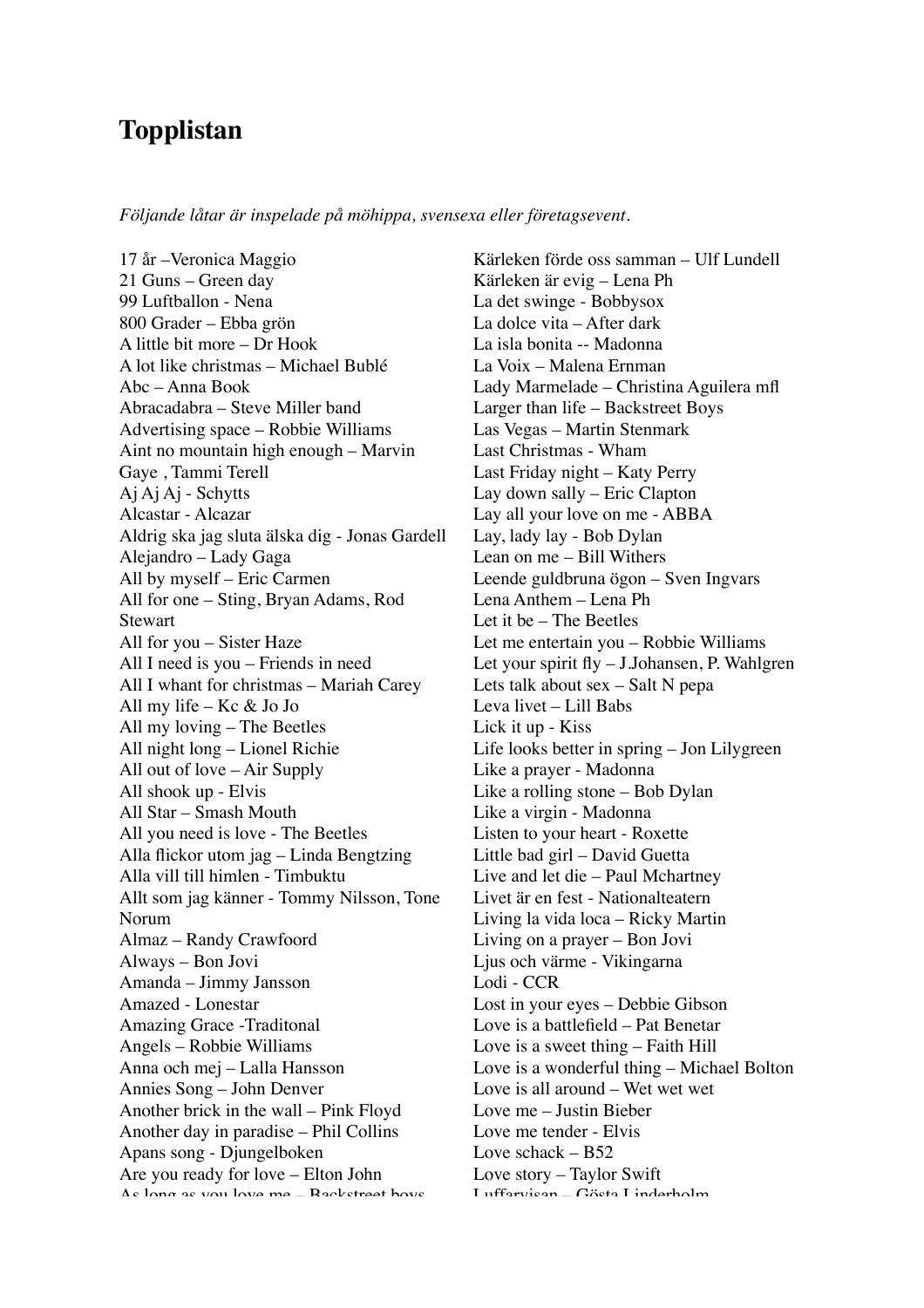As long as you love me - Dackstreet boys Att älska dig – Shirley Clamp Av längtan till dig – Cajsa Stina Åkerström Away in a manger - Traditional Ave Maria – Traditional Baby – Justin Bieber Baby Boy – Beyonce & Sean Paul Baby got back – Sir mix alot Baby one more time – Britney Spears Bad – Michael Jackson Bad Romance – Lady Gaga Badlands – Bruce Springsteen Bara hon älskar mig - Blond Barbara Ann – The beachboys Barbie Girl - Aqua Be my Baby – The Ronettes Beat it – Michael Jackson Because of you – Kelly Clarksson Because you loved me – Celine Dion Bed of roses – Bon Jovi Belive - Cher Besame Mucho – Dean Martin Best day – Taylor Swift Better the devil you know – Kylie Minough Big Big world - Emilia Big Pimpin – Jay Z Billie Jean – Michael Jackson Bjällerklang -Traditional Black or white – Michael Jackson Black Velvet – Alannah Myles Blessed the broaken road – Rascal Flatts Blue Hawaii - Vikingarna Blå blå känslor – Tomas Ledin Bobby Brown – Frank Zappa Bohemian Rhapsody - Queen Bold as love – Jimi Hendrix Boombstic - Shaggy Booten Anna -Basshunter Bootylicious – Destany´s Child Born in the USA – Bruce Springsteen Born this way – Lady Gaga Born to be my baby – Bon Jovi Born to make you happy - Britney Spears Born to run – Bruce Springsteen Boulevard of broken dreams – Green Day Bra vibrationer – Kicki Danielsson Brahms Lullaby - Classic Breakaway – Kelly Clarksson Brev från kolonin – Cornelis Wreswiijk Bridge over troubled water – Simon & Garfunkel Dring me to life - Evenescence

Luffarvisan – Gösta Linderholm Lycklig Lycklig – Ulf Lundell Lyssna till ditt hjärta - Friends Långa bollar på Bengt – Svenne Rubins Macarena – Los Del Rio Mambo nr 5 – Lou Bega Mamma Mia - ABBA Man I feel like a woman – Shania Twain Manboy – Erik Saade Mange bjuder – Mange Makers Maria – Östen med resten Maria – Blondie Material Girl - Madonna Me and Bobby McGee – Kris Kristoffersson Mean – Taylor Swift Mercedes Bence – Taylor Swift Mercy Mercy Mercy - Buckinghams Michelangelo – Björn Skifs Mickey - Carola Mikrofonkåt – September Min kärlek – Shirley Clamp Min ponny – Agneta Fältskog Miss Jacksson - Outkast Mitt i ett äventyr - Carola Mmmbob song - Hanson Money Money - ABBA More than a feeling - Boston More than words - Extreme Mother - Danzig Moving on – Sarah Dawn Finer Mr Jones – Counting Crows Mr Saxobeat – Alexandra Stan Must be an angel – The Eurytmics Mustang Sally – Wilson Picket My baby you – Marc Anthony My Girl – The Temptations My heart will go on – Celine Dion My Immortal - Evanescence My Love - Westlife My neck my back - Khia My number one – Helena Paparizou My way – Frank Sinatra Mysterious ways – U2 Måste kyssa dig – Nanne Grönwall Natural Woman – Aretha Franklin New york, New York – Frank Sinatra Never gonna give you up – Rick Astley Never had a dream come true – S club 7 Never let it go - Afrodite Nice work if you can get it – Doris Day Night of passion – The Poodles Nine Million bicycles – Katy Melua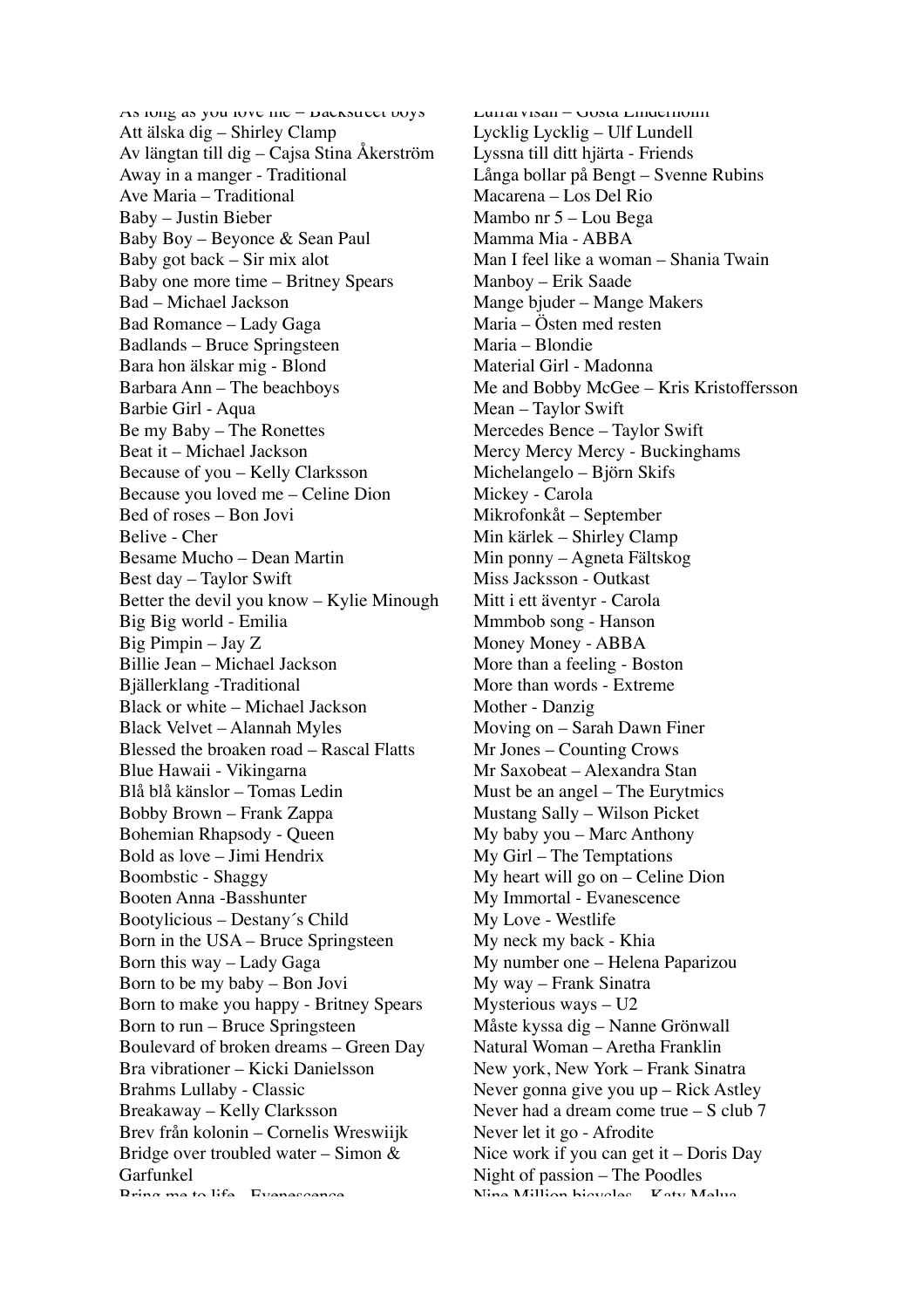Bring me to life - Evenescence Brown eyed girl – Van Morrisson Buffalo soldier – Bob Marley Business - Eminem But I do love you – LeeAnn Rimes Båtlåt – Robert Broberg California dreaming – Mamas and Papas California gurls – Katy Perry California Kingbed - Rihanna Calle schewens vals – Evert Taube Can´t fight the moonlight – LeAnn Rimes Can´t get you out of my mind – Kylie Minogue Can´t help falling in love – Elvis Can´t help falling in love – UB40 Can´t keep it in – Cat Stevens Can´t live without your love and affaction - Nelson Can´t take my eyes of you – Frankie Valli Candy shop – 50 cent Cara mia – Måns Zelmerlöv Carless whisper – George Michael Cecilia Lind – Cornelis Wreswiijk Celebration – Cool and the gang Chains – Tina Arena Chihuahua – Dj Bobo Circle of life – Elton John Clocks - Coldplay Cobacabana – Barry Mannilov Come as you are - Nirvana Come what may – Moulin Rouge Coming true – Daniel Lindström Comment te dire adiue – Francoise Hardy Could I have this kiss forever – Whitney Houston, Enrique Iglesias Country roads – John Denver Crash and burn – Savage garden Crazy – Britney Spears Crazy in love – Jill Johnsson Criminal – Britney Spears Cry – Mandy Moore Cry me a river – Justin Timberlake Dag efter dag - Chips Dancing Queen - ABBA Dancing in the dark – Bruce Springsteen Dancing in the moonlight – Thin Lizzy Dancing on the ceeling – Lionel Richie Danger Zone – Kenny Loggins Dansa i neon – Lena Philipsson Danza Kuduro – Don Omar Das kleine krokodil - Schnappi De sista ljuva åren – Lasse Stefans

Nine Million bicycles – Katy Melua Nine to five – Dolly Parton No matter what - Boyzone No more tears – Barbara S, Donna S No woman no cry – Bob Marley Nobody´s wife – Anouk Not a sinner nor a saint - Alcastar Nothing but a G thang – Dr Dre Nothing compares to you – Sinnead O conner Nothing else matters - Metallica Nu mår jag mycket bättre – Bao , Helene Sjöholm Nu tändas tusen juleljus -Traditional När alla vännerna gått hem – Gyllene tider När löven faller - Carola När vi gräver guld - Ges När vi två blir en – Gyllene Tider När vindarna viskar mitt namn – Roger Pontare Oh boy – Peps Persson Oh Carol – Niel Sedaka Oh en sån karl – Annelie Rydé Oh la la jag vill ha dig – Ulf Lundell Oh mama – Lilli & Sussie Oh Mickey – Toni Basil Oh my God – The Moniker Oh pretty woman – Roy Orbisson Om sanningen ska fram – Eric Amarillo On and on - Agnes On the road again – Willie Nelson One  $love - U2$ One love – Bob Marley One sweet day – Boys 2 men Only girl in the world - Rihanna Only the lonley – Roy Orbison Only you – The Platters Ooa hela natten - Attack Oops I did it again – Britney Spears Orden som mor min sa – Lasse Stefans Ordinary people – John Legend Out of reach - Gabrielle Over the rainbow – Judy Garland Papa don´t preach - Madonna Paparazzi – Lady Gaga Paradise – E-type Paradise by the dashboard light - Meatloaf Paradise city – Guns N roses Peggy sue – Buddy Holly People – Barbara Streisand Perfekt day – Lou Reed Personal jesus – Depeche Mode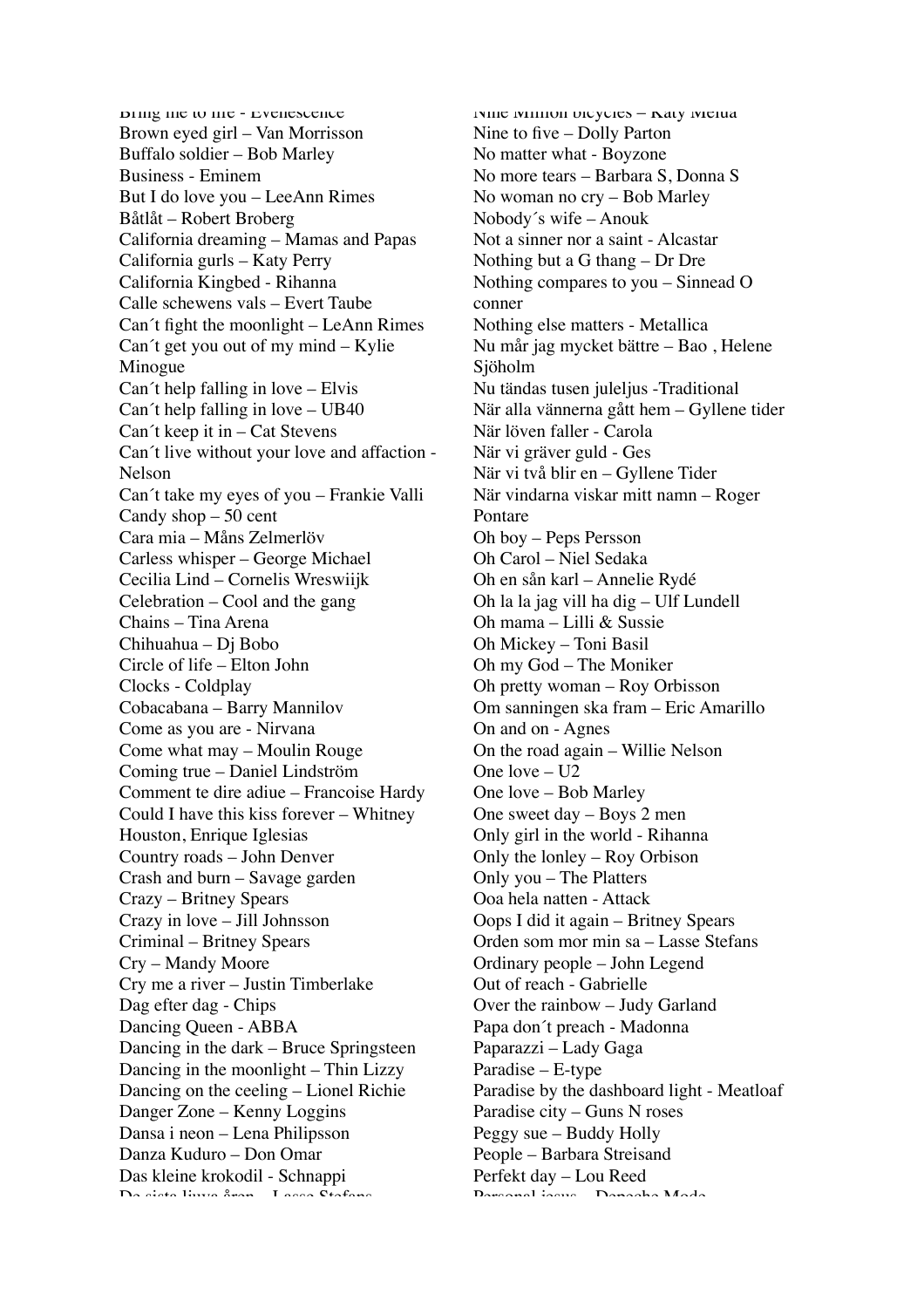De sista ljuva åren – Lasse Stefans Den hon vill ha – Christer Sandelin Denis - Blondie Det börjar verka kärlek – Claes Göran Hedenström Det gör ont – Lena Ph Det regnar i Stockholm - Carola Det vackraste – Cecila Wennerström Det är dig jag vill ha – Dogge Doggelito Det är inte lätt att va ödmjuk – Mats Rådberg Did I tell you – Jerry Williams Diggiloo Diggiley - Herreys Ding dong song - Gunther Dinga dinga Lena – Pugh Rogefeldt Disco inferno – The Trammps Do they know it´s christmas – Band aid Do you really whant me - Robyn Do you think I´m sexy – Rod Stewart Does your mother know - ABBA Don´t cry for me Argentina - Madonna Don´t speak – No doubt Don´t you forget about me – Simple Minds Don´t make me over – Dionne Warwick Don´t stop believing - Journey Don´t stop the music - Robyn Don´t worry be happy – Bobby McFerrin Down on the corner - CCR Down under – Men at work Dressed for success - Roxette Drive my car – The Beetles Driver dag faller regn – Andreas Lundstedt Drömmen om Elin – Tommy Körberg Du hast - Rammstein Du är allt – Shirley Clamp, Sonja Aldén Du är min man – Helene Sjöholm Du är min sommar Marie - Vikingarna Då går jag ner i min källare – Pierre Isacsson Då står pojkarna på rad - Orup E de fel på mig –Linda Bengtzing Ebony and Ivory – Paul Mcartney, Stevie Wonder Efterfest – Magnus Uggla El Condor pasa – Paul Simon Eloise - Arvingarna Empire state of mind – Alicia keys En dag – Tommy Nilsson En kväll i juni – Lasse Berghagen En kväll i tunnelbanan - Noice En sten vid en sjö i en skog – Gyllene tider En tuff brud i lyxförpackning – Lill Babs Endless love – Diana Ross, Lionel Richie Enter Sandman - Metallica

Personal jesus – Depeche Mode Peta in en pinne i brasan – Mats Rådberg Piccadelly circus – Pernilla Wahlgren Poison – Alice Cooper Pokerface – Lady Gaga Popular – Erik Saade Pretty fly for a white guy – The Offspring Pretty wacant – Sex Pistols Private emotion – Ricky Martin & Meja Proud mary - CCR Proud mary – Tina Turner Purple haze – Jimi Hendrix R.o.c.k - Shaboom Raindrops keeps falling on my head – Bj Thomas Rappers delight – Sugarhill gang Redemption song – Bob Marley Respect – Aretha Franklin Return to sender - Elvis Right here waiting – Richard Marx Rock and roll all night long - Kiss Rocking around the x-mas tree – Miley Cyrus Rocking in a free world – Neil Young Rose garden – Lynn Andersson Rosen – Arne Quick Roses are red – The Mac band Run – Leona Lewis Run to the hills – Iron Maiden Run to you – Bryan Adams Runaway - Sahlene Runaway – Bon Jovi Runaway train – Soul Asylum Sabbath bloody sabbath – Black Sabbath Sailing – Rod Stewart Sanna vänner - Carola Sarah – Mauro Scocco Sarah – Jeffersson Starship Satelite - Lena Satellit – Ted Gärdestad Self control – Laura Brannigan Sensuella isabella – Tomas Ledin Sexbomb – Tom Jones Sexual healing – Marvin Gaye Shape of my heart – Backstreet boys She – Charles Aznavour She will be loved – Maroon 5 She´s a lady – Tom Jones Shooting star – Amy Diamond Should I stay or should I go –The Clash Show me love - Robyn  $S_{\text{max}}$  your name –  $T_{\text{max}}$   $T_{\text{max}}$   $D$ árby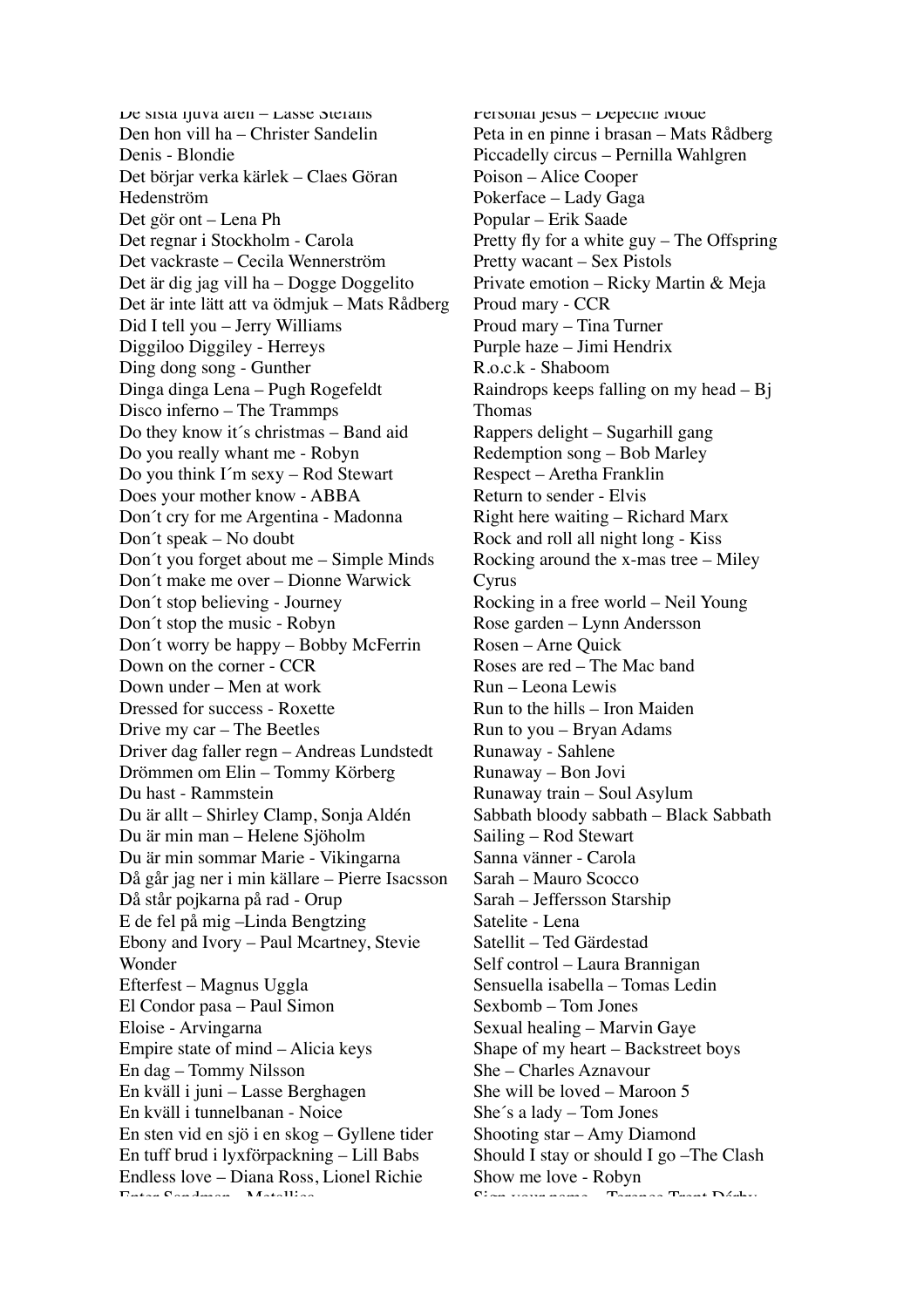Enter Sandman - Metallica Eternal Flame – The Bangles Every little thing - Sting Everybody – Backstreet Boys Everybody hurts - REM Everybreath you take - Sting Everything – Michael Bublé Everything I do – Bryan Adams Everytime we toch - Cascada Evighet - Carola Express yourself -Madonna Eye of the tiger - Survivor Faith – George Michael Fame – Irene Cara Famliy Portrait - Pink Fantasi - Freestyle Fear of the dark – Iron Maiden Feel – Robbie Williams Feeling Good – Michael Bublé Fest hos Mange – Mange Makers Fever – Peggy lee Fields of Gold – Sting Fields of Gold – Eva Cassidy Flickan i en Cole Porter sång – Gyllene Tider Flickorna på tv2 – Gyllene Tider Fly like an eagle – Steve Miller band Fly me too the moon – Frank Sinatra Fly on the wings of love – Olsen Brothers Flying without wings - Westlife Folson prison blues – Johnny Cash Fool for you lovin - Whitesnake Foolish games - Jewel Footloose – Kenny Loggins For once in my life – Stevie Wonder For you I will - Monica For your love - Yardbirds Forgot about dre – Dr Dre From this moment – Shania Twain Från och med du – Oscar linnros Främling - Carola Fröken fräken – Sven Ingvars Fula gubbar – Magnus Uggla Fyra bugg och en coca cola – Lotta Engberg Fångad av en stormvind - Carola För att du finns – Sonja Aldén För kung och fosterland – Magnus Uggla För kärlekens skull – Ted Gärdestad Gabriellas sång – Helene Sjöholm Gamle svarten – Cacka Israelsson Genie in a bottle – Christina Aguilera Genom allt - Carola  $G(x) = \frac{1}{2}$  eld och vatten  $\alpha$ 

Sign your name - rerence rrent Darby Simply the best – Tina Turner Singing in the rain – Gene Kelly Single ladies - Beyonce Sjörövarfabbe – Georg Ridel Sjösala vals – Evert Taube Ska vi gå hem till dig – Magnus Uggla Slaying the dreamer - Nightwish Small town boy – Bronski Beat Smoke on the water – Deep Purple So this is christmas – John Lennon Sol vind och vatten – Ted Gärdestad Solid as a rock – Ashford & Simpson Som en gummiboll – Emma Numminen Som stormen – S. Alfvengren, M. Rickfors Somebody – Depeche Mode Somebody like you – Keith Urban Someone else´s story - Chess Someone like you – Adele Something in the way she moves – George Harrisson Something stupid – F. Sinatra mfl Sometimes – Britney Spears Sometimes love aint enough – D. Henley, P. Smyth Somliga går i trasiga skor – Cornelis Wreeswijk Sommaren i city - Angel Sommaren är kort – Tomas Ledin Sommarkväll i Dalom – Thore Skogman Sommarnatt - Snowstorm Sommartider – Gyllene Tider Son of a preacherman – Dusty Springfield Soulman – Blues Brothers Southern hospitality - Ludacris Speed of sound – Coldplay Spring för livet – Sara Warga Stad i ljus – Tommy Körberg Stairway to heaven – Led Zeppelin Stand by me – Ben E King Stars are blind – Paris Hilton Start me up – Rolling Stones Staten och kapitalet – Ebba grön Stay the night - Alcazar Staying alive – Bee Gees Step by step – New kids on the block Still got the blues – Gary Moore Still haven´t found what I´m looking for –  $112$ Stockholm i mitt hjärta – Lasse Berghagen Stockholm, stockholm – Pugh Rogefeldt  $S$  strangers in the night  $\overline{P}$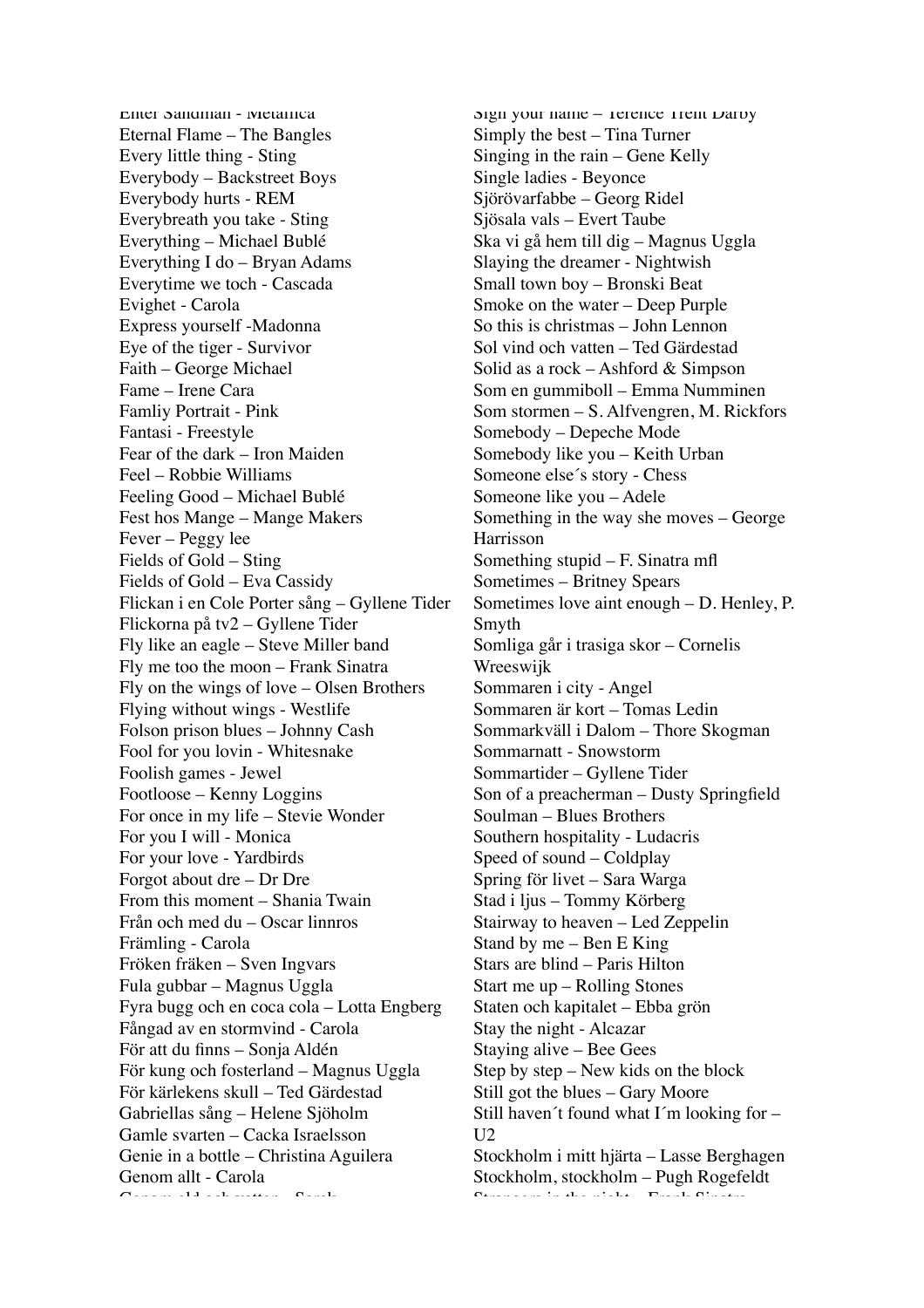Genom eld och vatten - Sarek Get here – Oleta Adams Get into the groove - Madonna Get the party started - Pink Ghostbusters – Ray Parker Jr Gimme hope johanna – Eddy Grant Gimmie you love - Friends Gimmie Gimmie Gimmie - ABBA Gin and juice – Snoop Dogg Girl you know it´s true – Milli Vanilli Girls just wanna have fun – Cindy Lauper Give me you love - Friends Glorious – Andreas Johnson Glory of love – Peter Cetera Gläns över sjö och strand - Traditional Green green grass of home – Tom Jones Gubben i lådan – Daniel Adams Ray Gå och fiska – Gyllene Tider Halleluja – Leonard Cohen Halleluja I love her so – Ray Charles Hallå västindien - Vikingarna Hang with me - Robyn Happy Christmas war is over – Band aid Hard rock halleluja - Lordi Have I told you lately – Van Morrisson Have you ever seen the rain - CCR Heal the world – Michael Jackson Heartbraker – Dionne Warwick Heaven – Bryan Adams Heaven is a place on earth – Belinda Carlisle Heavens on fire - Kiss Hej mitt vinterland - Traditional Hela världen för mig – Sanna Nielsen Hello – Lionel Richie Hellre jagad av varjar - Orup Help me make it through the night – Chris Christoffersson Here I go again - Whitesnake Here you come again – Dolly Parton Hero – Charlotte Pirelli Hero – Enrique Iglesias Hero – Mariah Carey Hey there Delilah – Plain White  $T$ 's Higher - Creed Higher – Erik Grönwall Highway to hell - Ac Dc Himlen runt hörnet – Lisa Nilsson Hips don´t lie - Shakira Hold on – Jamie Walters Holding out for a hero – Bonnie Taylor Holiday - Madonna  $H \rightarrow H$ 

Strangers in the night – Frank Sinatra Strong enough - Chere Sukiyaki song – Kyu Sakamoto Summernights - Grease Summertime – Ella Fitzgerald Summer of 69 – Bryan Adams Superduperkille - Sofie Supergirl - Ellinor Super trouper - ABBA Suspisious minds - Elvis Sweet child of mine – Guns N´Roses Sweet home Alabama – Lynyrd Skynyrd Symfoni – Loa Falkman Så länge vi har varann – M. Scocco Så vill stjärnorna – Molly Sandén Sång till friheten – Björn Afzelius Sånt e livet – Anita Lindblom Ta mig till havet – Peter Lundblad Take me home country roads – John Denver Take my breath away - Berlin Take a chance on me - ABBA Take on me - Aha Tarzan boy - Baltimora Tears in heaven – Eric Clapton Teenage dream – Katy Perry Telephone – Lady Gaga Thank you – Amy Diamond Thank you for the music – Abba That don´t impress me – Shania Twain That's the way I like it  $-$  Kc and the sunshine band That´s the way it is – Celine Dion That´s amore – Dean Martin That´s what friends are for – Elton John , Dionne Warwick The baby – Blake Shelton The climb – Miley Cyrus The end of the road – Boys 2 men The final countdown - Europe The gambler – Kenny Rodgers The greatest love of all – Whitney Youston The lady in red – Chris de burgh The look - Roxette The man with the golden gun - The more you ignore me - Morrissey The most beautiful girl – Prince The one and only – Chesney Hawkes The power of love – Celine Dion The rose –Bette Midler The shoop shoop song - Cher The story – Brandi Carlile The way  $\mathbf{M} = \mathbf{M}$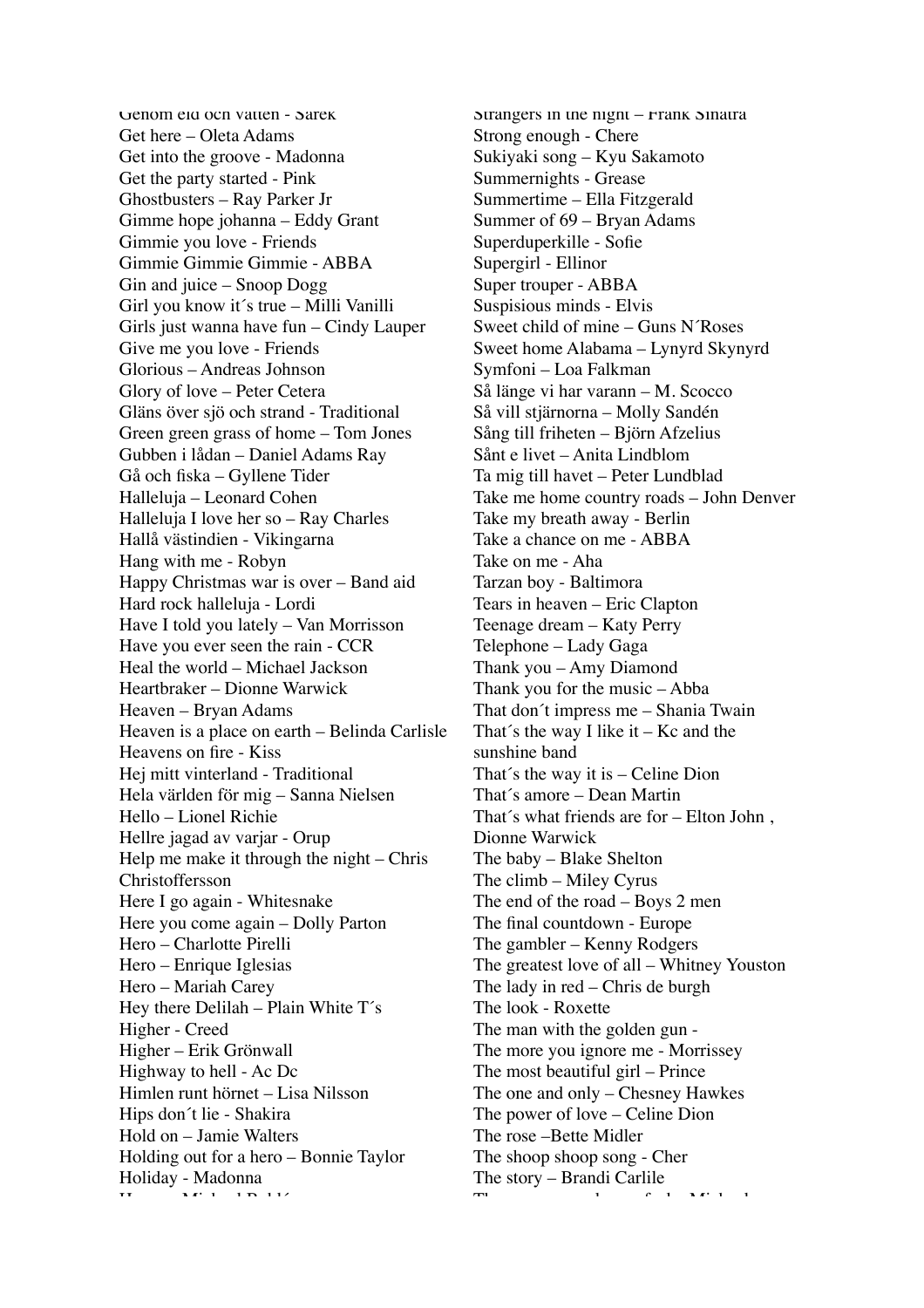Home – Michael Bublé Home sweet home – Motley Crue Hon vill ha puls – Gyllene tider Hon är sexton år i dag - Flamingokvintetten Honey Honey - ABBA Honky tonk woman – Rolling Stones Honky tonk badonkadonk – Trace Adkins Hooked on a feeling – Björn Skifs Hope and glory – Månz Selmerlöf Hot N Cold – Katy Perry Hot stuff – Donna Summer Hotel California – The Eagles Hound dog - Elvis House of the raising sun – The animals How do I live without you – LeeAnn Rimes How will I know – Whitney Houston Hungry heart –Bruce Springsteen Hur svårt kan det va – Linda Bengtzing Hurt – Christina Aguilera Huvud axlar knä och tå – Gullan Bornemark Håll mitt hjärta –Björn Skifs Håll om mig – Nanne Grönwall Häng med på party –Ulf Nidemar Här kommer alla känslorna – Gyllene tider Här kommer pippi långstrump – Georg Riedel Högt över havet – Arja Saijonmaa Hönan agda – Cornelis Wreeswijk I´ll do anything for love – Meat Loaf I believe I can fly – R Kelly I belive in love - Carola I can´t help myself – The Four Tops I can´t get no satisfaction – The Rolling Stones I don´t know how to love him – Sarah Brightman I don´t wanna miss a thing - Aerosmith I drove all night – Celine Dion I feel good – James Brown I got life – Galt MacDermot I got you baby – Sonny & Cher I gotta feeling – The Black eyed Peas I have nothing – Whitney Houston I just can´t get enough – Depeche Mode I love Europé – Christer Sjögren I love it load - Kiss I natt är jag din – Tomas Ledin I remember you – Skid Row I saw her standing there – The Beatles I say a little prayer – Dionne Warwick I should be so lucky – Kylie Minogue I turn to you – Melanie C  $\mathbf{F} = \begin{bmatrix} 1 & 0 & 0 \\ 0 & 0 & 0 \\ 0 & 0 & 0 \end{bmatrix}$  , with  $\mathbf{F} = \begin{bmatrix} 1 & 0 & 0 \\ 0 & 1 & 0 \\ 0 & 0 & 0 \end{bmatrix}$ 

The way you make me feel – Michael Jackson The way you make me feel – Ronan Keating The wonder of you – Elvis Presley This I promise you – Ronan Keating This is my life – Anna Bergendal This kiss – Faith Hill Three little birds – Bob Marley Thriller – Michael Jackson Tik tok - Kesha Til we aint strangers anymore – Bon Jovi Time after time – Ciny Lauper Time of your life – Green Day Time to say goodbye – Sarah Brightman Times are changing – Bob Dylan Tiotusen röda rosor – Tore Skogman Titanium – David Guetta To be with you – Mr Big Tokyo - Carola Tommy tycker om mig - Carola Tomtarnas julnatt - Traditional Tonight tonight – Smashing Pumpkins Total eclipse of the heart – Bonnie Taylor Touch me – Samantha Fox Tougher than the rest – Bruce Springsteen True blue - Madonna True coulers – Cindy Lauper Truly madly deeply – Savage Garden Tuffa tider – Gyllene Tider Tusen och en natt – Charlotte pirelli Twist and shout – The Beetles Två av oss – X Models Två mörka ögon – Sven Ingvars Una paloma blanka – George Baker Unbreakable - Westlife Unchained melody – Righteous Brothers Under the boardwalk – The drifters Under ytan – Uno Svenningson Underneath your clothes - Shakira Unstoppable – Ola Svensson Up where we belong – J. Cocker, J. Warnes Upp och hoppa – Frida, Feat Headline Uptown girl – Billy Joel Waka waka - Shakira Wake me up before you go go - wham Wake me up when september ends – Green day Walk this way – RUN Dmc, Aerosmith Walking in Memphis – Marc Cohn Vandraren - Norman Wannabe - Spicegirls wanted deal or alive – Bonder – Bonder – Bonder – Bonder – Bonder – Bonder – Bonder – Bonder – Bonder – Bonder<br>De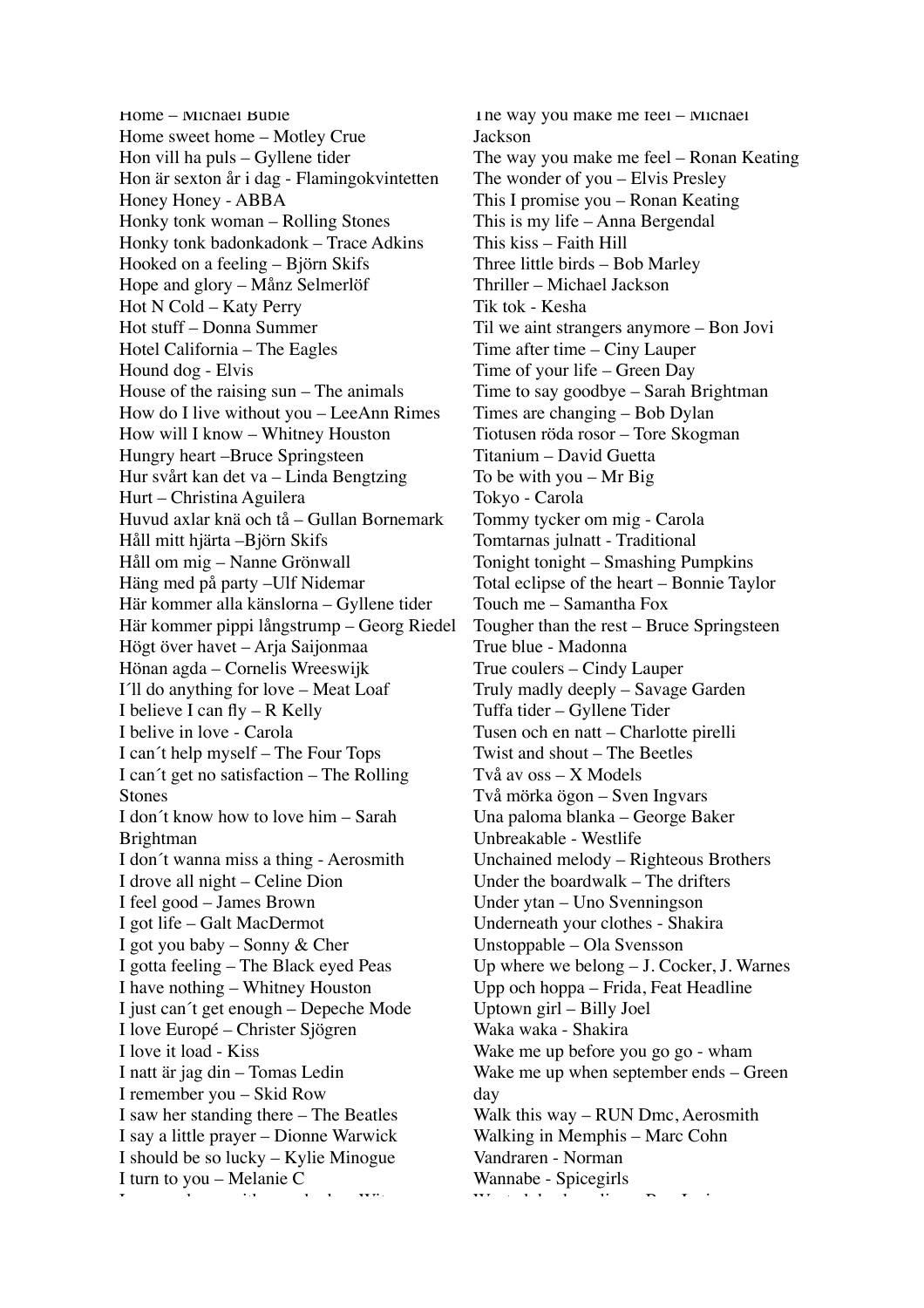I wanna dance with somebody – Witney Houston I wanna know what love is - Forigner I wanna love you – Jessica Simpson I whant it that way – Backstreet Boys I whant you back – Jackson Five I whant your sex – George Michael I was made for loving you - Kiss I will always love you – Whitney Houston I will always love you – Dolly Parton I will follow him – Petula Clark I will survive – Gloria Gaynor I´ll be there – Jackson Five I´ll be there for you – Bon Jovi I´ll make love to you – Boys to men I´m a beliver – The Monkees I´m a man of constant sorrow – Soggy Bottom Boys I´m a slave for you – Britney Spears I´m gonna be 500 miles –The Proclamers I´m outta love - Anastacia I´m so exited – Pontier Sisters I´m too sexy – Right said fred I´m your baby tonight – Whitney Houston I´m yours – Jason MRas It´s not unusual – Tom Jones Its raining men – The weather girls I´ve got you under my skin – Frank Sinatra I´ve had the time of my life – B. Medley, J. Warnes Ice Ice baby – Vanilla Ice Idas sommarvisa – Georg Riedel If tomorrow never comes – Ronan Keating If you are not the one – Daniel Bedingfield If you could read my mind – Studio 54 If you love someone set them free - Sting Imagine – John Lennon In da club – 50 cent In the getto - Elvis In the name of love –U2 Independant woman – Destany´s Child Ingela – Robert Broberg Inget stoppar oss nu – Black Jack Internationalen - Arbetarrörelsen IQ – Magnus Uggla Iron man – Black Sabbath Is this love - Whitesnake Is this the way to amarillo – Tony Christie Is´nt she lovely – Stevie Wonder Islands in the stram – D.Parton , K. Rodgers It takes two – Marvin Gaye, Kim Weston It will be me – Faith Hill

Wanted dead or alive – Bon Jovi Varje gång jag ser dig – Lisa Nilsson Varm korv boogie – Owe Törnquist Varning på stan – Magnus Uggla We are all the winners – Nic Borgen We are famliy – Sister Sledge We are the champions - Queen We are the world – USA for Africa We go together - Grease We will rock you - Queen We're not gonna take it - Twisted Sister Welcome to the jungle – Guns N Roses Vem ska jag tro på – Tomas Di Leva Vem tänder stjärnorna – Eva Dahlgren Vem vet – Lisa Ekdahl Vem är det du vill ha – Kicki, Bettan & Lotta. What are words – Chris Medina What is love - Haddaway What´s in it for me – Amy Diamond What´s left of me – Nick Lachey When i die – No Mercy When I fall in love – Nat King Cole When I´m sixtyfour – The Beetles When you say nothing at all – Ronan Keating When you´re looking like that - Westlife Whenever, whereever - Shakira Where do i begin – Shirley Bassey White christmas - Wham White horse – Taylor Swift White wedding – Billy Idol Who´s da man – Elias Feat Frans Whole lotta rosie – AC DC Vi drar till fjällen - Marcoolio Vi kan gunga – Jimmy Jansson Wicked game – Chis Isaak Wide open spaces – Dixie Chicks Vill ha dig - Freestyle Vill om du vågar – Pernilla Wahlgren Vilse i skogen - Marcoolio Wind beneath my wings – Bette Midler Vindarna viskar mitt namn – Roger Pontare Winter wonderland - Traditional With arms wide open - Creed With or without you – U2 Viva las vegas - Elvis Volare – Dean Martin Woman in love – Barbara Streisand Wonderful tonight – Eric Clapton Wonderwall - Oasis  $\mathbf{w}$  + Fa  $\mathbf{w}$